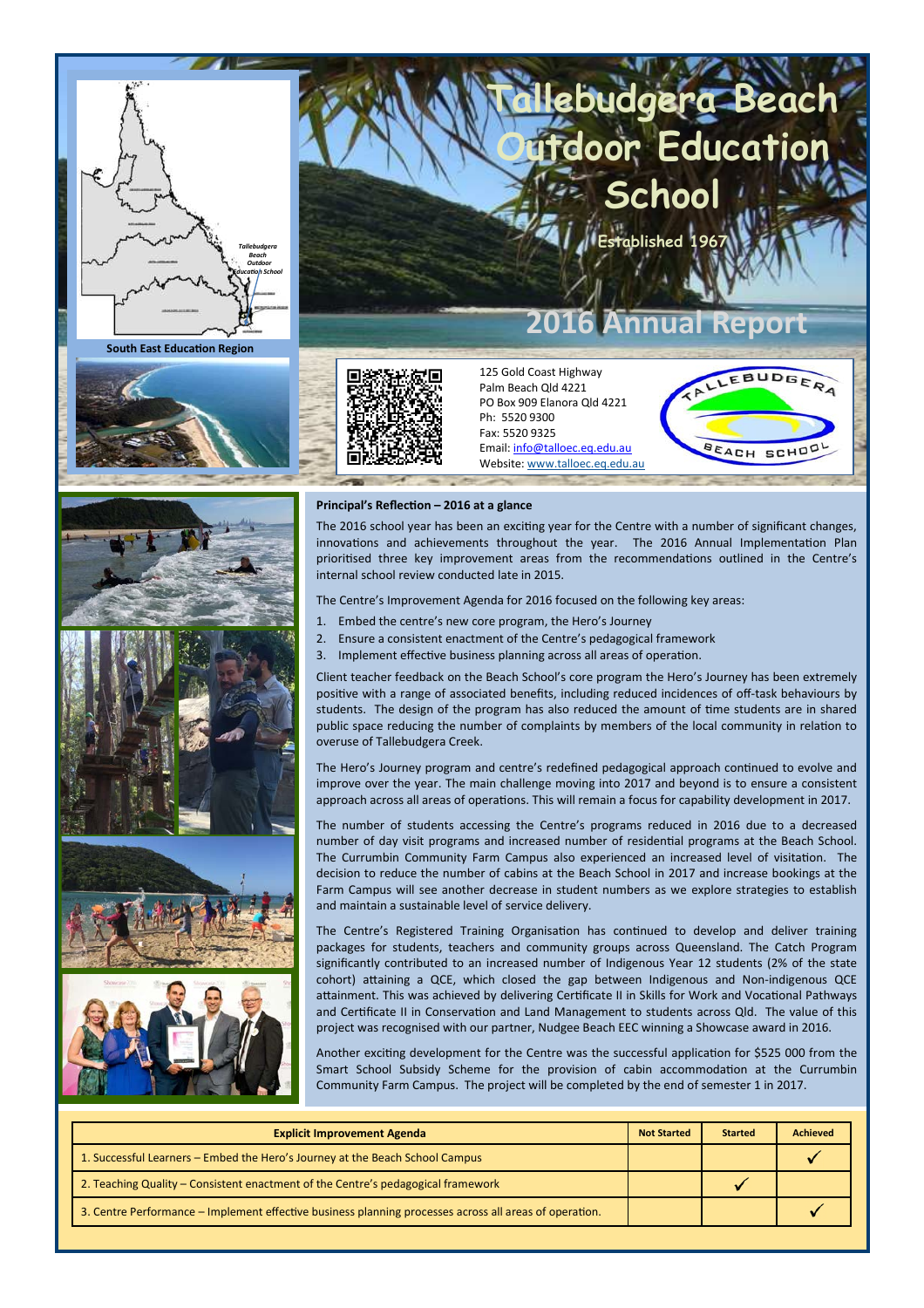



## **Successful Learners**

The feedback received from visiting teachers during 2016 indicates a continued high level of satisfaction with the quality of programs, teacher capacity and student engagement in learning. A pattern exists within the data collected in 2015 and 2016 that highlights a need to make the links between our programs and the Australian and Queensland curriculum more explicit for visiting teachers. The introduction of an interdisciplinary approach 'Curriculum Connections — Outdoor Learning' into the Australian curriculum provides an excellent opportunity to further align our current programs to the Australian Curriculum.

A residential program, the "Champ Camp" was developed from a range of day visit program activities and feedback from both teachers and students, as well as high demand for 2017, indicates the success of this program.

Several early childhood programs at the Farm Campus have been reviewed to allow for the introduction of Nature Play activities to promote a greater level of child-centred pedagogy in the early years.

The RTO has expanded the number of partner O&EE Centres from 3 to 6 to increase access to quality certificate courses. Student enrolments increased from 35 students in 2015 to 240 students in 2016.





### **Teaching Quality**

The key focus for teaching staff development this year has been on experiential education and facilitation processes in order to build the capacity of staff to deliver the Hero's Journey and refine our pedagogical approach. The Centre committed \$48,512 to Professional Development in 2016 with all teaching and instructional staff participating in the National Outdoor Education Conference at the Sunshine Coast. This expenditure represents 16.2% of total core grants received. Other staff development areas included:

- National Outdoor Education Conference All teaching and instructional staff
- Certificate II & III Outdoor Recreation volunteer, Centre instructional staff and school based teachers
- Glynn Thomas All teaching and instructional staff
- Nature Play Farm Campus staff and interested teaching staff beach school
- Coaching and Mentoring selected key teaching staff Beach and Farm Campuses
- Workforce planning Administration and Leadership Team
- Staff Wellbeing All staff
- Annual Accreditation and Mandatory Training All staff
- Crossing Cultures training RTO staff.

All staff accessed professional development activities during the year and staff opinion survey data indicates high staff morale and a high level of satisfaction with the workplace.

Work has commenced on reviewing the Centre's Supportive Learning Environment and Responsible Behaviour plan for Students. The introduction of the Hero's Journey and changes to timetabling has resulted in a significant reduction in negative student behaviour from an average of 25 incidences per week to less than 5 incidences per week.

The Hero's Journey provides a framework and language for students to deal with issues and challenges while on camp. The focus for 2017 is to embed a Positive Whole School approach more deeply within the Hero's Journey program which will further reduce the number of negative behaviour incidents.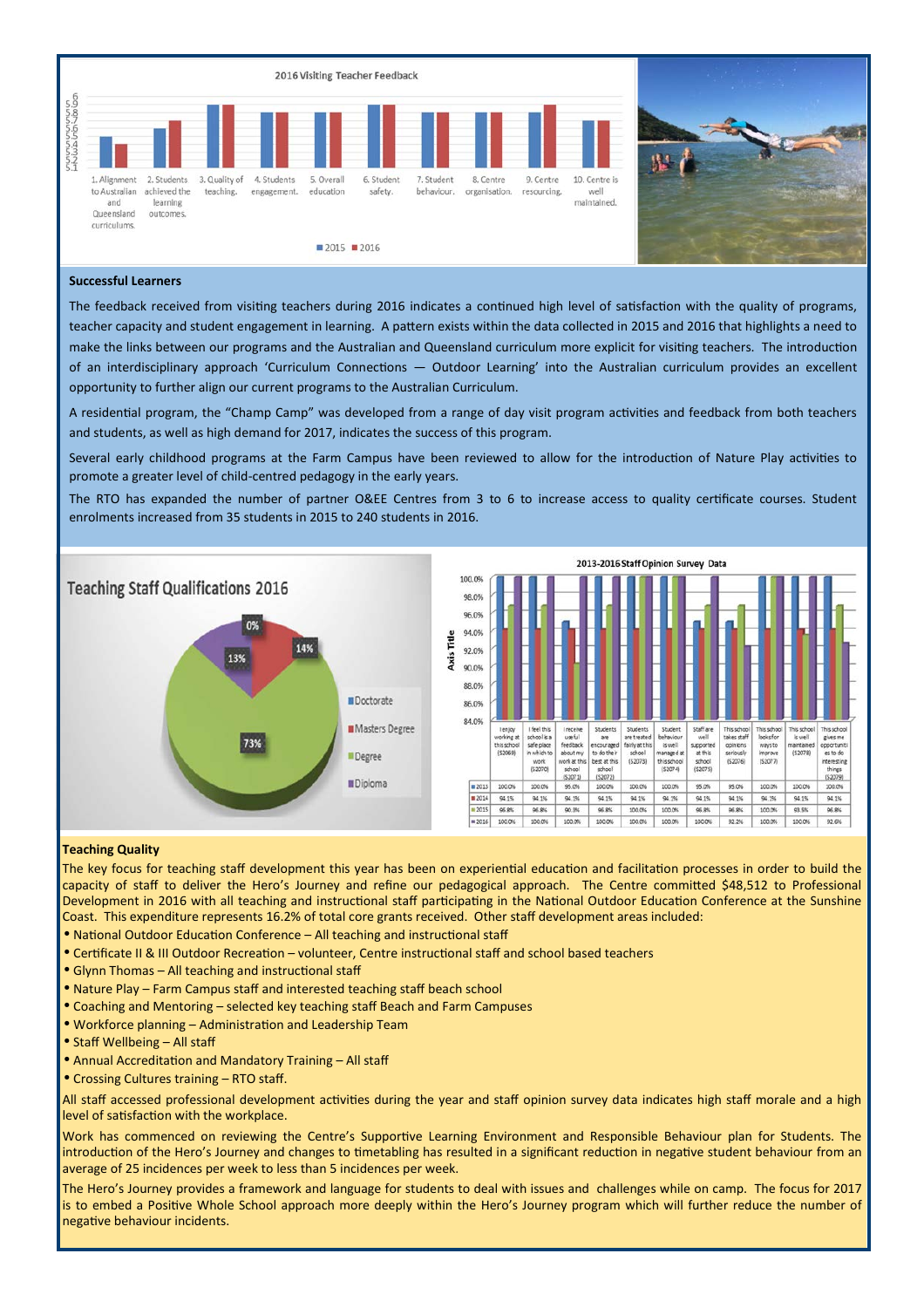### **Principal Leadership**

Underpinning our key improvement agenda was completion of the Centre's Quadrennial School Review to identify our long term strategic direction. This was conducted in consultation with community, client schools, key partners and all staff. The successful QSR identified a new vision, sense of purpose, a proposed name change and a new logo.

The Centre's new vision is to :

*"be acknowledged by the Department of Education and Training as a high performing outdoor environmental education centre*"

with a clear sense of purpose,

"To create positive change in the lives of young people across Queensland".

The Centres' School Council and P&C have supported an application to change the Centre's name to reflect a unified organisation aligned to our core purpose. The Tallebudgera Outdoor and Environmental Education Centre acknowledges the two approaches to education beyond the  $\alpha$  classroom that have evolved over a long period of time.

A new logo was developed to reflect the two campuses, the Beach School Campus and the Currumbin Community Farm Campus, to celebrate the Indigenous connection to place and define our new pedagogical approach.

A Memorandum of Understanding with the Queensland Recreation Centre Gold Coast and the Tallebudgera Beach Outdoor Education School was renegotiated by the Department of Education and Training and the Department of National Parks, Sports and Racing. This MOU will be in place until 2019 which gives certainty and heralds in a new era of cooperation and joint planning.

Reduced numbers of students and the use of offsite learning spaces has reduced the impact of student numbers on public spaces resulting in vastly reduced incidences of complaints by the local community.